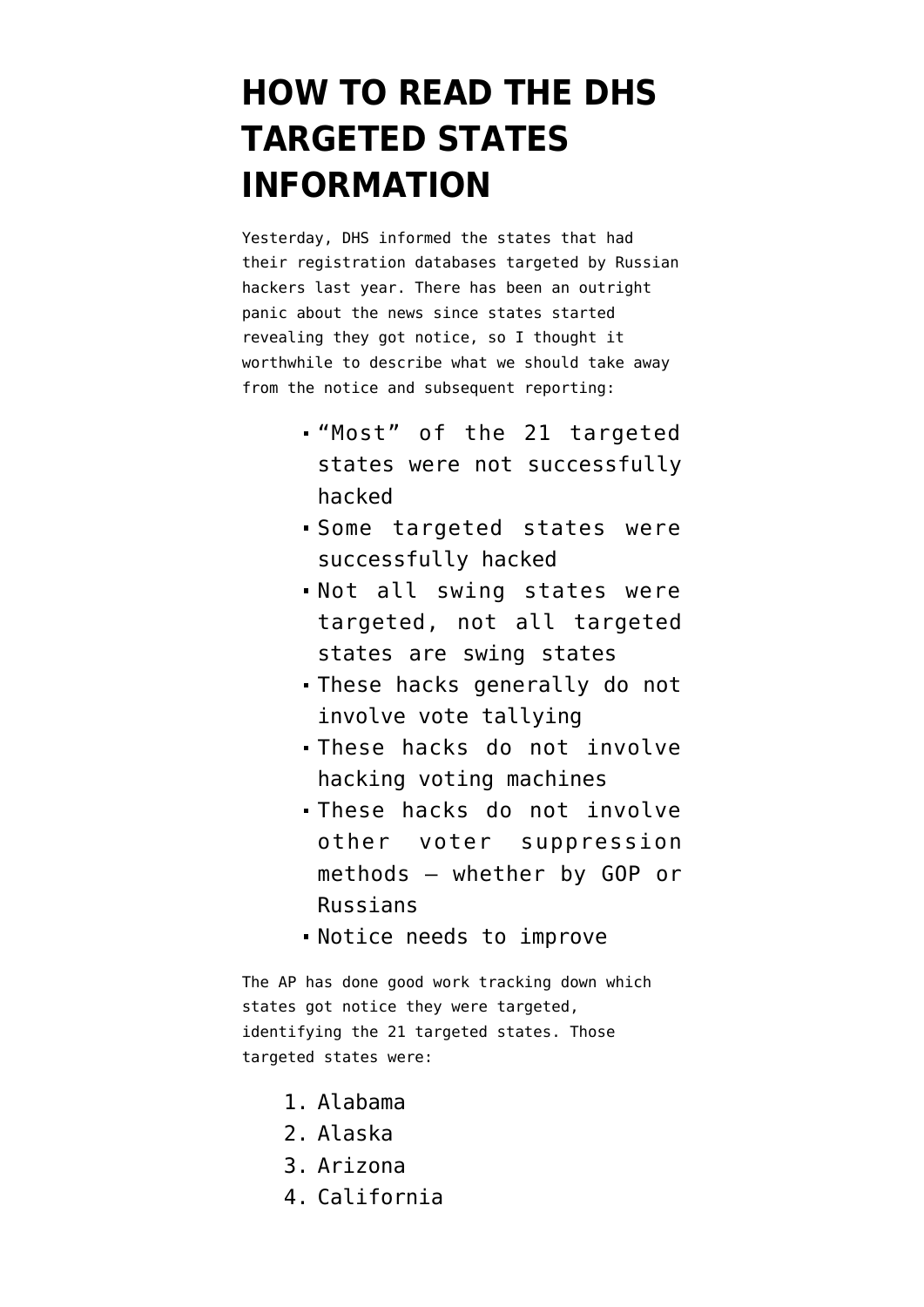- 5. Colorado
- 6. Connecticut
- 7. Delaware
- 8. Florida
- 9. Illinois
- 10. Iowa
- 11. Maryland
- 12. Minnesota
- 13. North Dakota
- 14. Ohio
- 15. Oklahoma
- 16. Oregon
- 17. Pennsylvania
- 18. Texas
- 19. Virginia
- 20. Washington
- 21. Wisconsin

### **"Most" of the 21 targeted states were not successfully hacked**

This list of 21 states does not mean that Russians successfully hacked 21 states. All it means is Russians probed 21 states. And the AP says "most" were not successful. WI, WA, and MN have said the attacks on them were not successful.

Thus, for "most" of these states, the impact is the same as the reports that Russians were attempting, unsuccessfully, to phish engineers in the energy industry: it is cause for concern, but unless new intelligence becomes available, it means that for those "most" states these probes could not affect the election.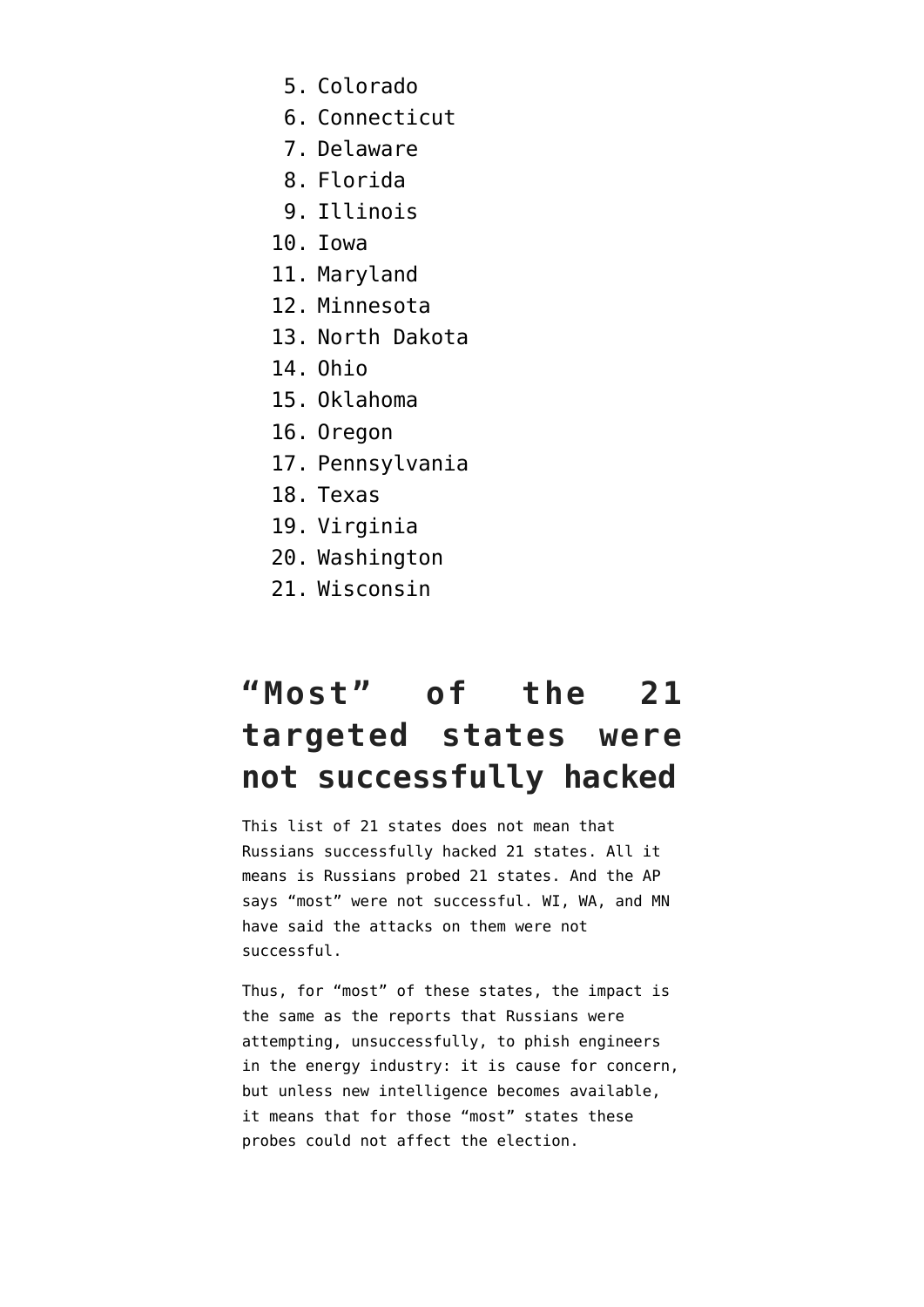### **Some targeted states were successfully probed**

Of course, by saying that "most" attacks were not successful, you're admitting that "some" were. We only know IL and AZ to have successfully been breached.

This means this story may not be done yet: reporters, especially state based ones, are going to have to get their voting officials to provide details about the attacks and it may take some FOIA work.

Mind you, a successful hack still doesn't mean that the election was affected (as I believe to be the understanding with respect to AZ, though there is more dispute about IL). It might be that the hackers just succeeded in getting into the database. It may be that they succeeded only in downloading the voter registration database which in many states, is readily available, and which is nowhere near the most interesting available data for targeting in any case.

In my opinion, the most effective way to affect the outcome of the election via voter registration databases is not to download and use it for targeting, but instead, to *alter* the database, selectively eliminating or voiding the registration of voters in targeted precincts (which of course means the hackers would need to come in with some notion of targets). Even changing addresses would have the effect of creating lines at the polls.

Altering the database would have the same effect as an existing GOP tactic does. In many states, GOP secretaries of state very aggressively purge infrequent voters. Particularly for transient voters (especially students, but poorer voters are also more likely to move from year to year), a voter may not get notice they've been purged. This has the effect of ensuring that the purged voter cannot vote, and also has the effect of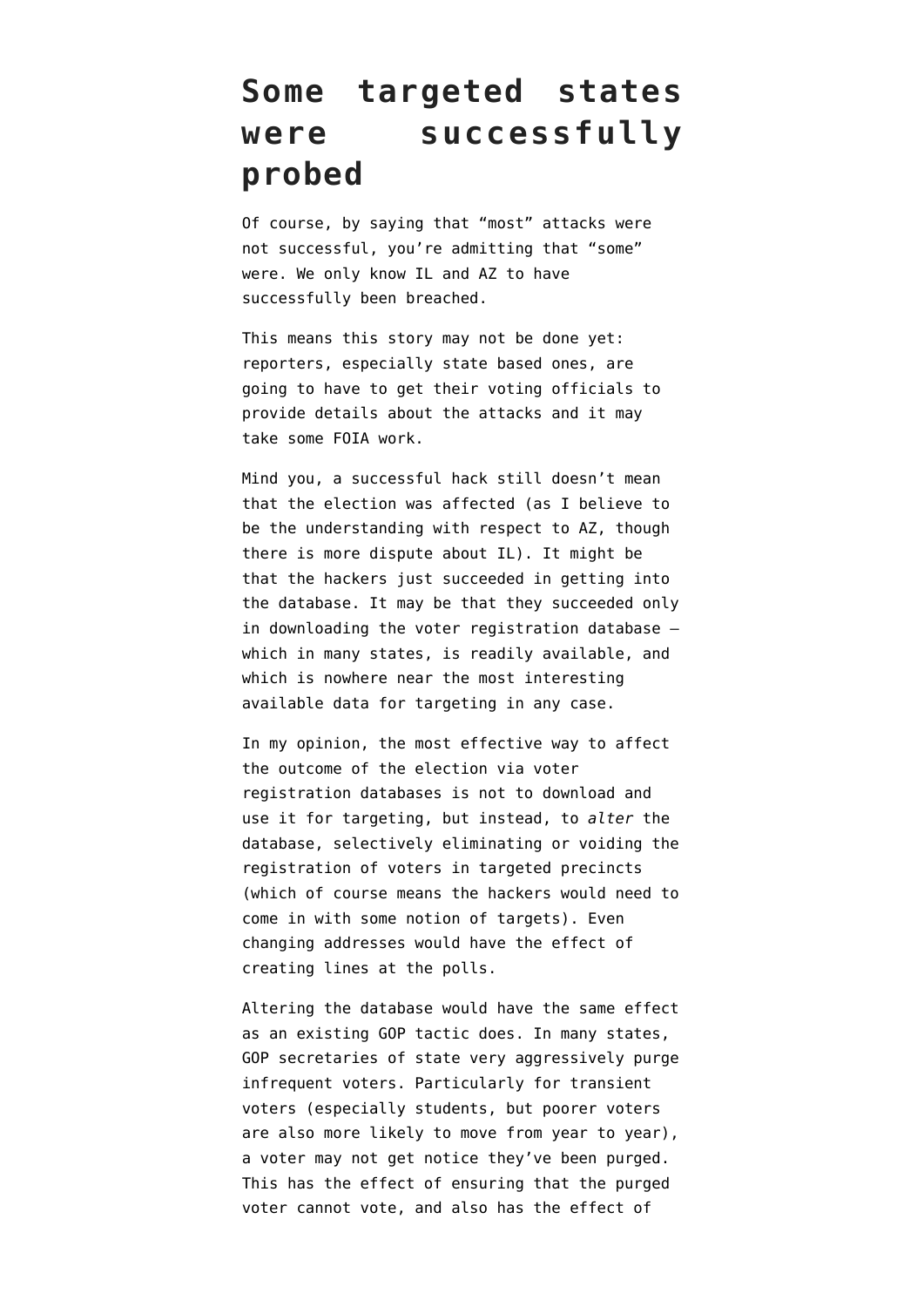slowing the voting process for voters who are registered. In other words, that's the big risk here — that hackers will do things to make it impossible for some voters to vote, and harder for others to do so.

### **Not all swing states were targeted, not all targeted states are swing states**

The list of targeted states is very curious. Some targeted states are obvious swing states — WI, PA, FL, and VA were four of the five states where the election was decided. But MI is not on there, and NC, another close state, is not either.

In addition, a lot of these states are solidly red, like AL and OK. A lot of them are equally solidly blue, like CA and CT. So if the Russians had a grand scheme here, it was not (just) to flip swing states.

## **These hacks generally do not involve vote tallying**

DHS has said that these hacks do not involve vote tallying. That means these disclosed probes, even assuming they were successful, are not going to explain what may seem to be abnormalities in particular states' tallies.

### **These hacks do not involve hacking voting machines**

Nor do these hacks involve hacking voting machines (which is covered, in any case, by the denial that it involves vote tallying).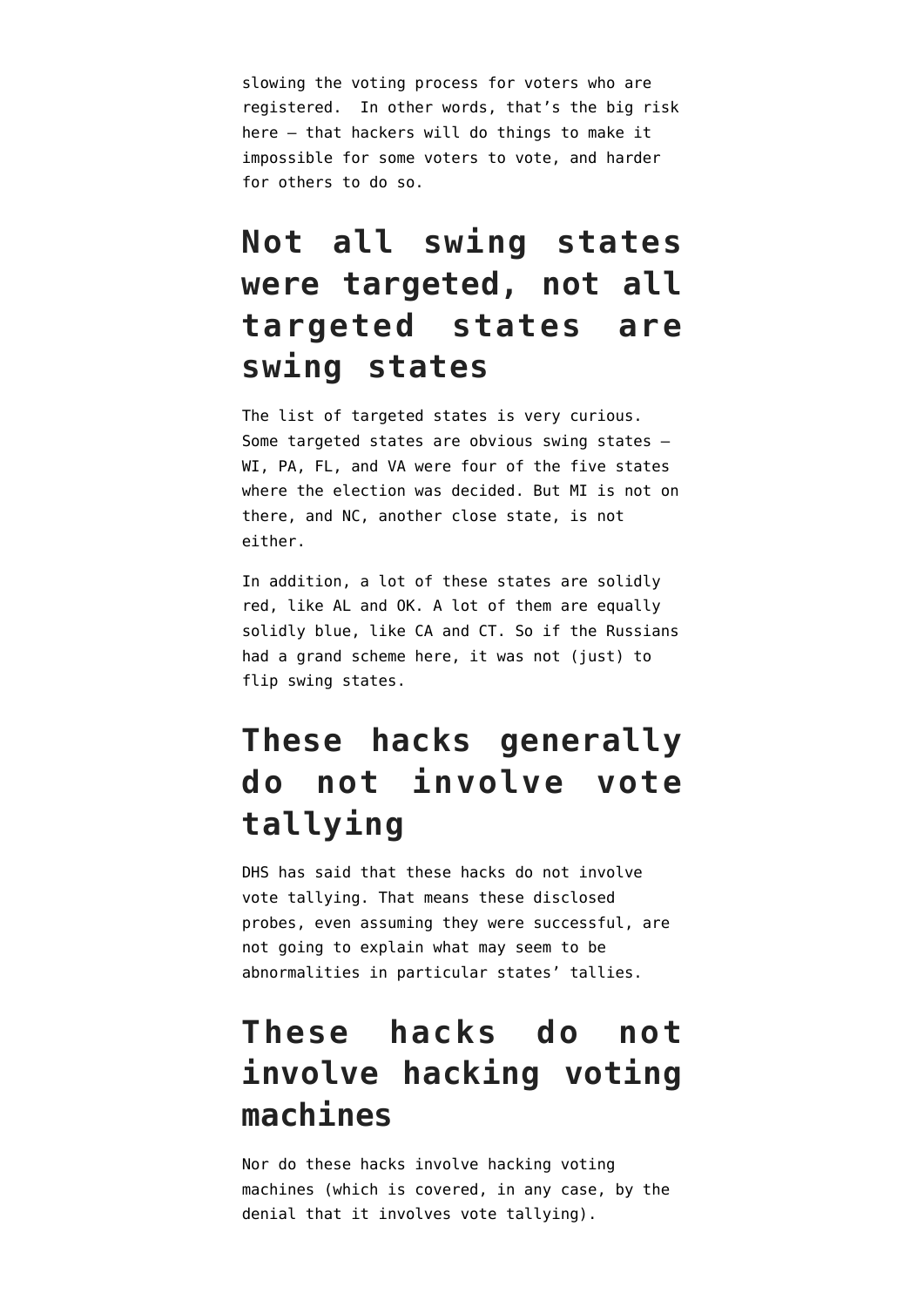Yes, voting machines are incredibly vulnerable. Yes, it would be child's play for a hacker — Russian or American — to hack individual voting machines. With limited exceptions, there been no real assessment of whether individual machines got hacked (though it'd generally be easier to affect a local race that way than the presidential).

### **These hacks do not involve other voter suppression methods whether by GOP or Russians**

This list of 21 targeted states does not represent the known universe of Russian votingrelated hacking.

It does not, for example, include the [targeting](https://www.emptywheel.net/2017/09/01/nyts-churlish-vote-counting-story/) [of voting infrastructure contractors](https://www.emptywheel.net/2017/09/01/nyts-churlish-vote-counting-story/), such as VR Systems (which Reality Winner faces prison for disclosing). There's good reason to at least suspect that the VR Systems hack may have affected NC's outcome by causing the most Democratic counties to shift to paper voting books, resulting in confusion and delays in those counties that didn't exist in more Republican ones.

And they don't include any Russian social mediarelated support or suppression, which [we're](https://www.emptywheel.net/2017/09/20/the-facebook-targeting-tie-gets-less-flimsy/) [getting closer to having proof of](https://www.emptywheel.net/2017/09/20/the-facebook-targeting-tie-gets-less-flimsy/) right now.

Importantly, don't forget that we know Republicans were engaging in all these techniques as well, with far better funding. Russians didn't need to hack WI and NC given how much organized suppression of voters of color took place. Republican secretaries of state had the power to purge voters on trumped up excuses without engaging in any hacking.

Do not let the focus on Russian tampering distract from the far more effective Republican